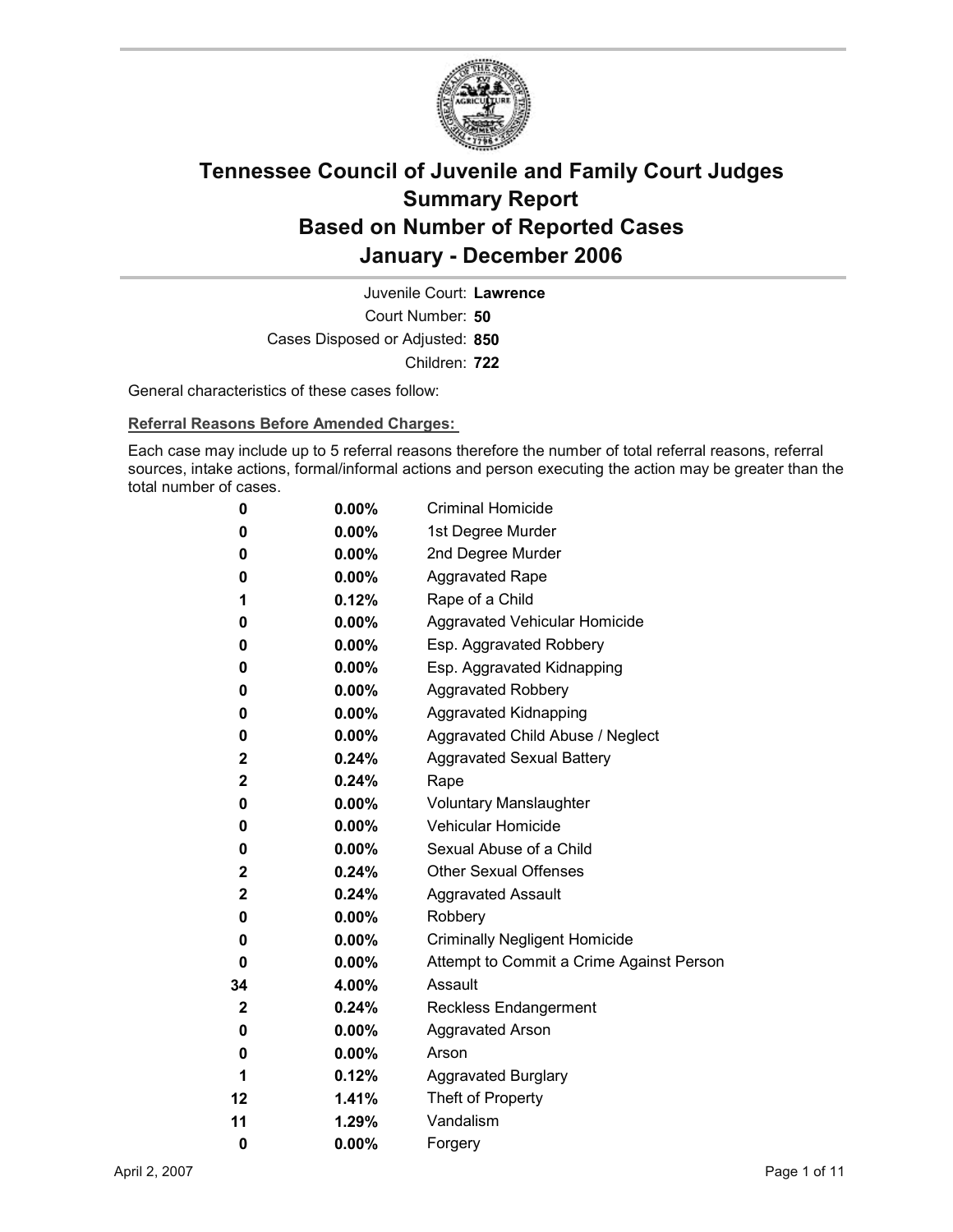

Court Number: **50** Juvenile Court: **Lawrence** Cases Disposed or Adjusted: **850**

Children: **722**

### **Referral Reasons Before Amended Charges:**

Each case may include up to 5 referral reasons therefore the number of total referral reasons, referral sources, intake actions, formal/informal actions and person executing the action may be greater than the total number of cases.

| 1            | 0.12%    | <b>Worthless Checks</b>                                     |
|--------------|----------|-------------------------------------------------------------|
| 0            | $0.00\%$ | Illegal Possession / Fraudulent Use of Credit / Debit Cards |
| $\mathbf 2$  | 0.24%    | <b>Burglary</b>                                             |
| 1            | 0.12%    | Unauthorized Use of a Vehicle                               |
| 0            | $0.00\%$ | <b>Cruelty to Animals</b>                                   |
| 0            | $0.00\%$ | Sale of Controlled Substances                               |
| $\mathbf{2}$ | 0.24%    | <b>Other Drug Offenses</b>                                  |
| 13           | 1.53%    | Possession of Controlled Substances                         |
| 0            | 0.00%    | <b>Criminal Attempt</b>                                     |
| 6            | 0.71%    | Carrying Weapons on School Property                         |
| 5            | 0.59%    | Unlawful Carrying / Possession of a Weapon                  |
| 0            | $0.00\%$ | <b>Evading Arrest</b>                                       |
| 0            | $0.00\%$ | Escape                                                      |
| 3            | 0.35%    | Driving Under Influence (DUI)                               |
| 8            | 0.94%    | Possession / Consumption of Alcohol                         |
| 0            | $0.00\%$ | Resisting Stop, Frisk, Halt, Arrest or Search               |
| 0            | $0.00\%$ | <b>Aggravated Criminal Trespass</b>                         |
| 1            | 0.12%    | Harassment                                                  |
| 0            | $0.00\%$ | Failure to Appear                                           |
| 0            | $0.00\%$ | Filing a False Police Report                                |
| 0            | $0.00\%$ | Criminal Impersonation                                      |
| 14           | 1.65%    | <b>Disorderly Conduct</b>                                   |
| 1            | 0.12%    | <b>Criminal Trespass</b>                                    |
| $\mathbf{2}$ | 0.24%    | Public Intoxication                                         |
| 0            | $0.00\%$ | Gambling                                                    |
| 274          | 32.24%   | <b>Traffic</b>                                              |
| 0            | $0.00\%$ | <b>Local Ordinances</b>                                     |
| 8            | 0.94%    | Violation of Wildlife Regulations                           |
| 0            | $0.00\%$ | Contempt of Court                                           |
| 4            | 0.47%    | Violation of Probation                                      |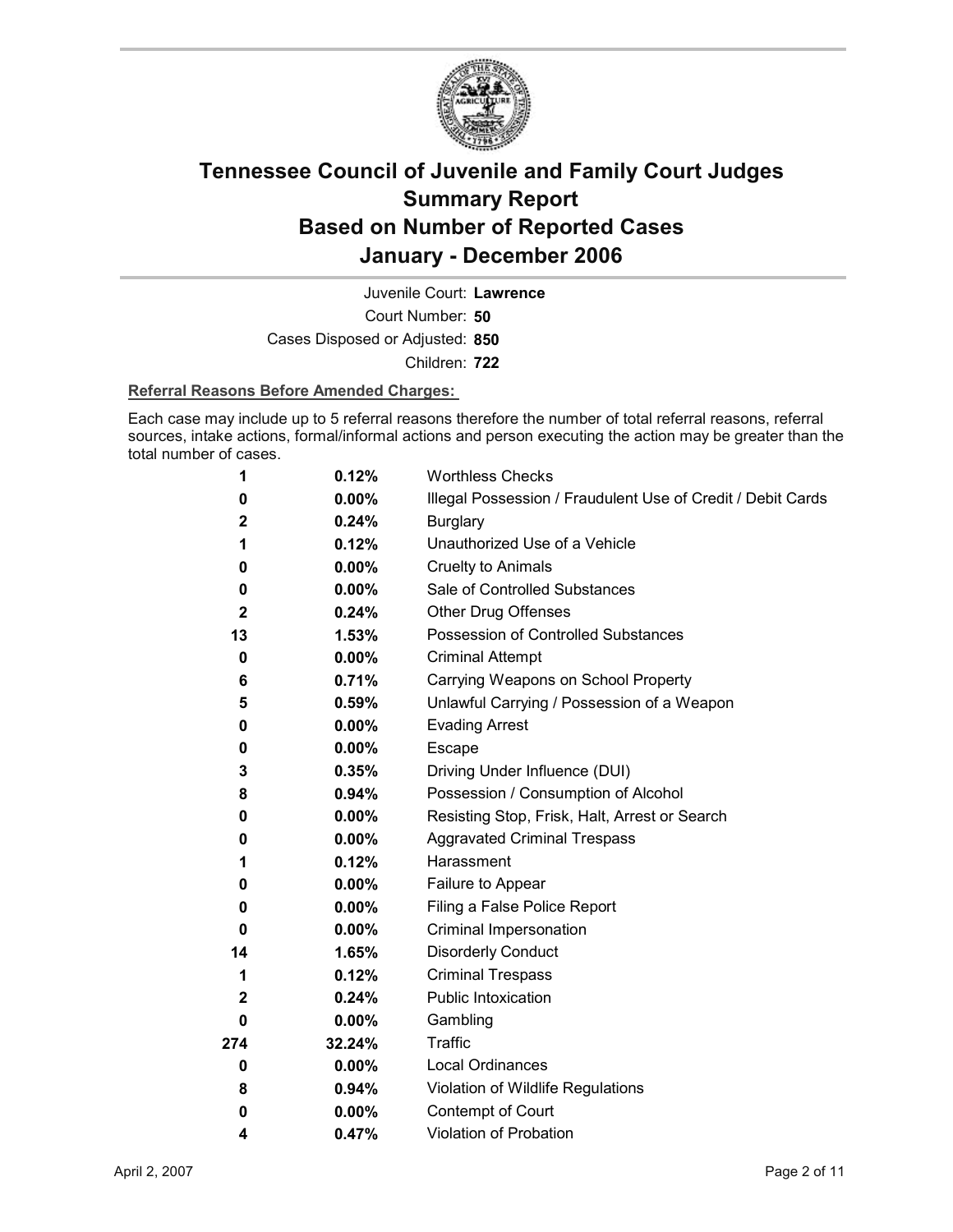

Court Number: **50** Juvenile Court: **Lawrence** Cases Disposed or Adjusted: **850** Children: **722**

### **Referral Reasons Before Amended Charges:**

Each case may include up to 5 referral reasons therefore the number of total referral reasons, referral sources, intake actions, formal/informal actions and person executing the action may be greater than the total number of cases.

| 850 | 100.00%            | <b>Total Referrals</b>                   |
|-----|--------------------|------------------------------------------|
|     | 6<br>0.71%         | Other                                    |
|     | 0.00%<br>0         | <b>Consent to Marry</b>                  |
|     | 0.00%<br>0         | <b>Request for Medical Treatment</b>     |
| 273 | 32.12%             | <b>Child Support</b>                     |
| 37  | 4.35%              | Paternity / Legitimation                 |
|     | 0.12%<br>1         | Visitation                               |
|     | 5<br>0.59%         | Custody                                  |
|     | $0.00\%$<br>0      | <b>Foster Care Review</b>                |
|     | 0.00%<br>0         | <b>Administrative Review</b>             |
|     | 0.00%<br>0         | <b>Judicial Review</b>                   |
|     | 0.00%<br>0         | Violation of Informal Adjustment         |
|     | 0.00%<br>0         | <b>Violation of Pretrial Diversion</b>   |
|     | 0.12%<br>1         | <b>Termination of Parental Rights</b>    |
| 21  | 2.47%              | Dependency / Neglect                     |
|     | 0.00%<br>0         | <b>Physically Abused Child</b>           |
|     | 0.00%<br>0         | Sexually Abused Child                    |
| 17  | 2.00%              | Violation of Curfew                      |
|     | 0.00%<br>0         | Violation of a Valid Court Order         |
| 20  | 2.35%              | Possession of Tobacco Products           |
|     | 0<br>$0.00\%$<br>0 | In-State Runaway<br>Out-of-State Runaway |
| 36  | 4.24%<br>0.00%     | Truancy                                  |
| 18  | 2.12%              | <b>Unruly Behavior</b>                   |
|     | 0.12%<br>1         | <b>Violation of Aftercare</b>            |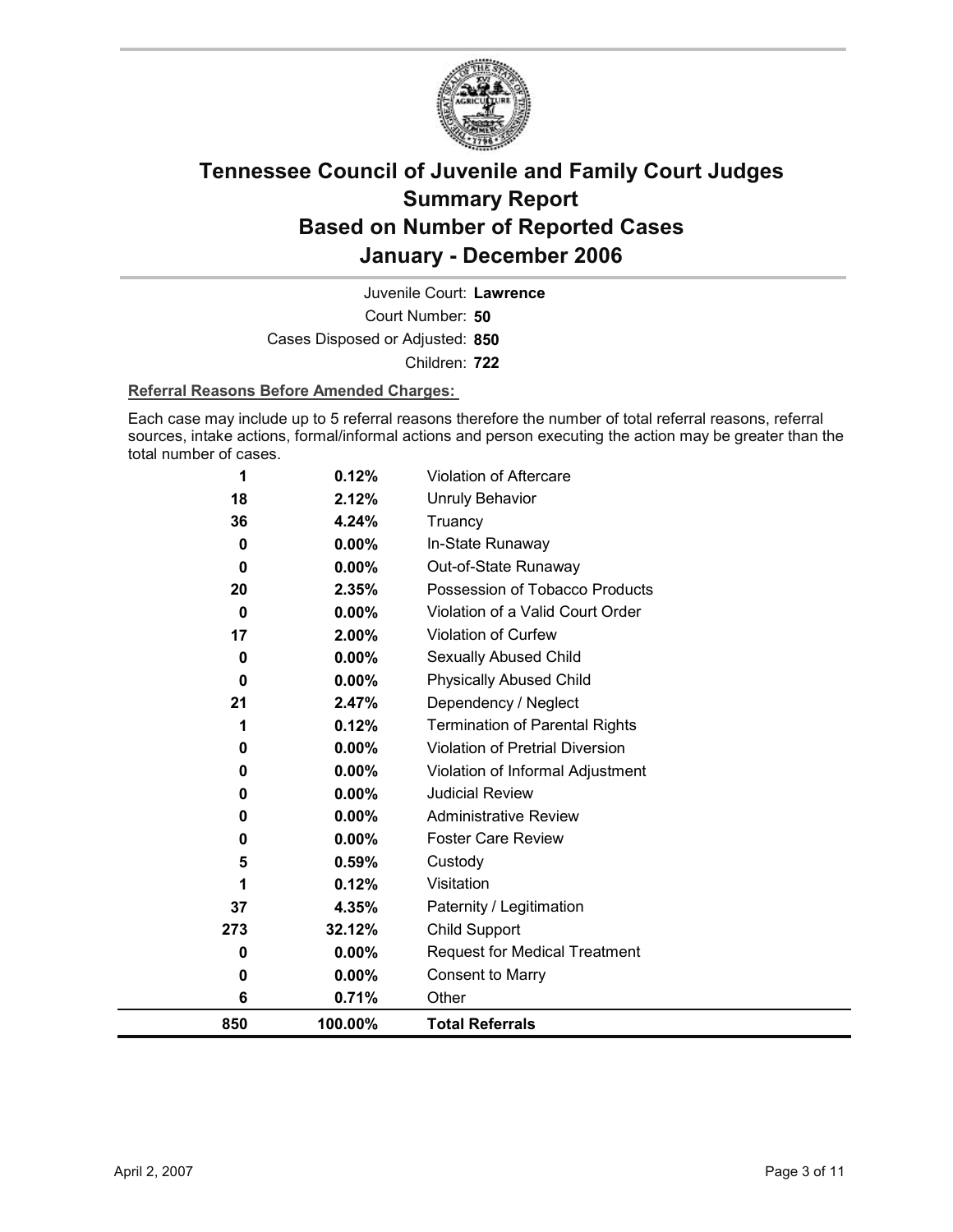

|                            |                                 | Juvenile Court: Lawrence          |  |
|----------------------------|---------------------------------|-----------------------------------|--|
| Court Number: 50           |                                 |                                   |  |
|                            | Cases Disposed or Adjusted: 850 |                                   |  |
| Children: 722              |                                 |                                   |  |
| <b>Referral Sources: 1</b> |                                 |                                   |  |
| 441                        | 51.88%                          | Law Enforcement                   |  |
| 13                         | 1.53%                           | Parents                           |  |
| 17                         | 2.00%                           | <b>Relatives</b>                  |  |
| 1                          | 0.12%                           | Self                              |  |
| 41                         | 4.82%                           | School                            |  |
| $\bf{0}$                   | $0.00\%$                        | <b>CSA</b>                        |  |
| 10                         | 1.18%                           | <b>DCS</b>                        |  |
| 1                          | 0.12%                           | <b>Other State Department</b>     |  |
| 310                        | 36.47%                          | <b>District Attorney's Office</b> |  |
| 0                          | 0.00%                           | <b>Court Staff</b>                |  |
| 0                          | $0.00\%$                        | Social Agency                     |  |
| $\bf{0}$                   | 0.00%                           | <b>Other Court</b>                |  |
| 14                         | 1.65%                           | Victim                            |  |
| 0                          | 0.00%                           | Child & Parent                    |  |
| 0                          | $0.00\%$                        | Hospital                          |  |
| 0                          | 0.00%                           | Unknown                           |  |
| $\mathbf 2$                | 0.24%                           | Other                             |  |
| 850                        | 100.00%                         | <b>Total Referral Sources</b>     |  |
|                            |                                 |                                   |  |

### **Age of Child at Referral: 2**

| 722 | 100.00%  | <b>Total Child Count</b> |  |
|-----|----------|--------------------------|--|
| 0   | $0.00\%$ | Unknown / Not Reported   |  |
| 7   | 0.97%    | Ages 19 and Over         |  |
| 198 | 27.42%   | Ages 17 through 18       |  |
| 238 | 32.96%   | Ages 15 through 16       |  |
| 56  | 7.76%    | Ages 13 through 14       |  |
| 22  | 3.05%    | Ages 11 through 12       |  |
| 201 | 27.84%   | Ages 10 and Under        |  |
|     |          |                          |  |

<sup>1</sup> If different than number of Referral Reasons (850), verify accuracy of your court's data.

<sup>2</sup> One child could be counted in multiple categories, verify accuracy of your court's data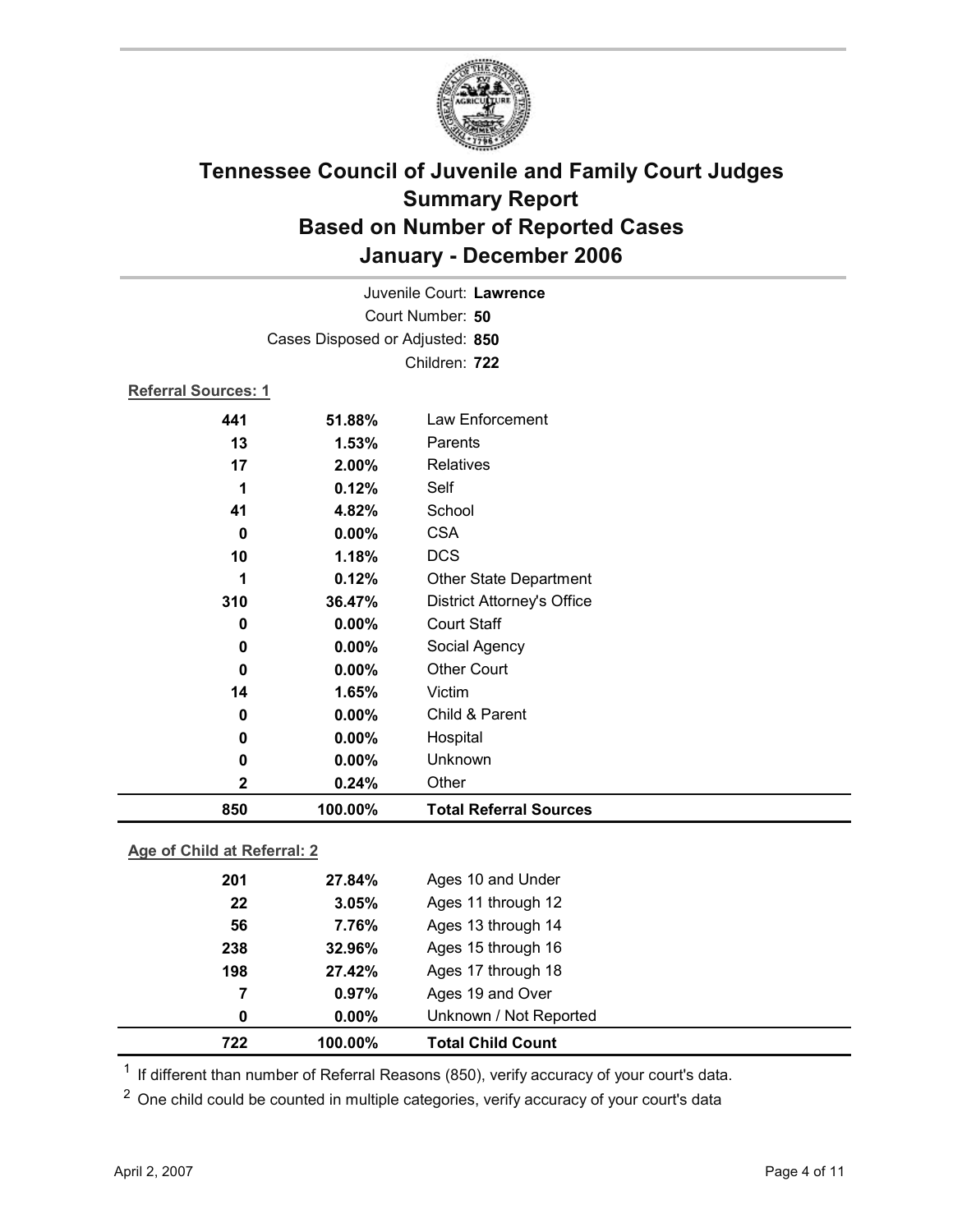

| Juvenile Court: Lawrence                |                                 |                          |  |  |
|-----------------------------------------|---------------------------------|--------------------------|--|--|
| Court Number: 50                        |                                 |                          |  |  |
|                                         | Cases Disposed or Adjusted: 850 |                          |  |  |
|                                         |                                 | Children: 722            |  |  |
| Sex of Child: 1                         |                                 |                          |  |  |
| 430                                     | 59.56%                          | Male                     |  |  |
| 292                                     | 40.44%                          | Female                   |  |  |
| $\mathbf 0$                             | 0.00%                           | Unknown                  |  |  |
| 722                                     | 100.00%                         | <b>Total Child Count</b> |  |  |
| Race of Child: 1                        |                                 |                          |  |  |
| 687                                     | 95.15%                          | White                    |  |  |
| 35                                      | 4.85%                           | African American         |  |  |
| 0                                       | 0.00%                           | <b>Native American</b>   |  |  |
| 0                                       | 0.00%                           | Asian                    |  |  |
| 0                                       | 0.00%                           | Mixed                    |  |  |
| $\mathbf 0$                             | 0.00%                           | Unknown                  |  |  |
| 722                                     | 100.00%                         | <b>Total Child Count</b> |  |  |
| <b>Hispanic Origin: 1</b>               |                                 |                          |  |  |
| 4                                       | 0.55%                           | Yes                      |  |  |
| 718                                     | 99.45%                          | <b>No</b>                |  |  |
| $\mathbf 0$                             | 0.00%                           | Unknown                  |  |  |
| 722                                     | 100.00%                         | <b>Total Child Count</b> |  |  |
| <b>School Enrollment of Children: 1</b> |                                 |                          |  |  |
| 403                                     | 55.82%                          | Yes                      |  |  |
| 122                                     | 16.90%                          | No                       |  |  |
| 197                                     | 27.29%                          | Unknown                  |  |  |
| 722                                     | 100.00%                         | <b>Total Child Count</b> |  |  |

 $1$  One child could be counted in multiple categories, verify accuracy of your court's data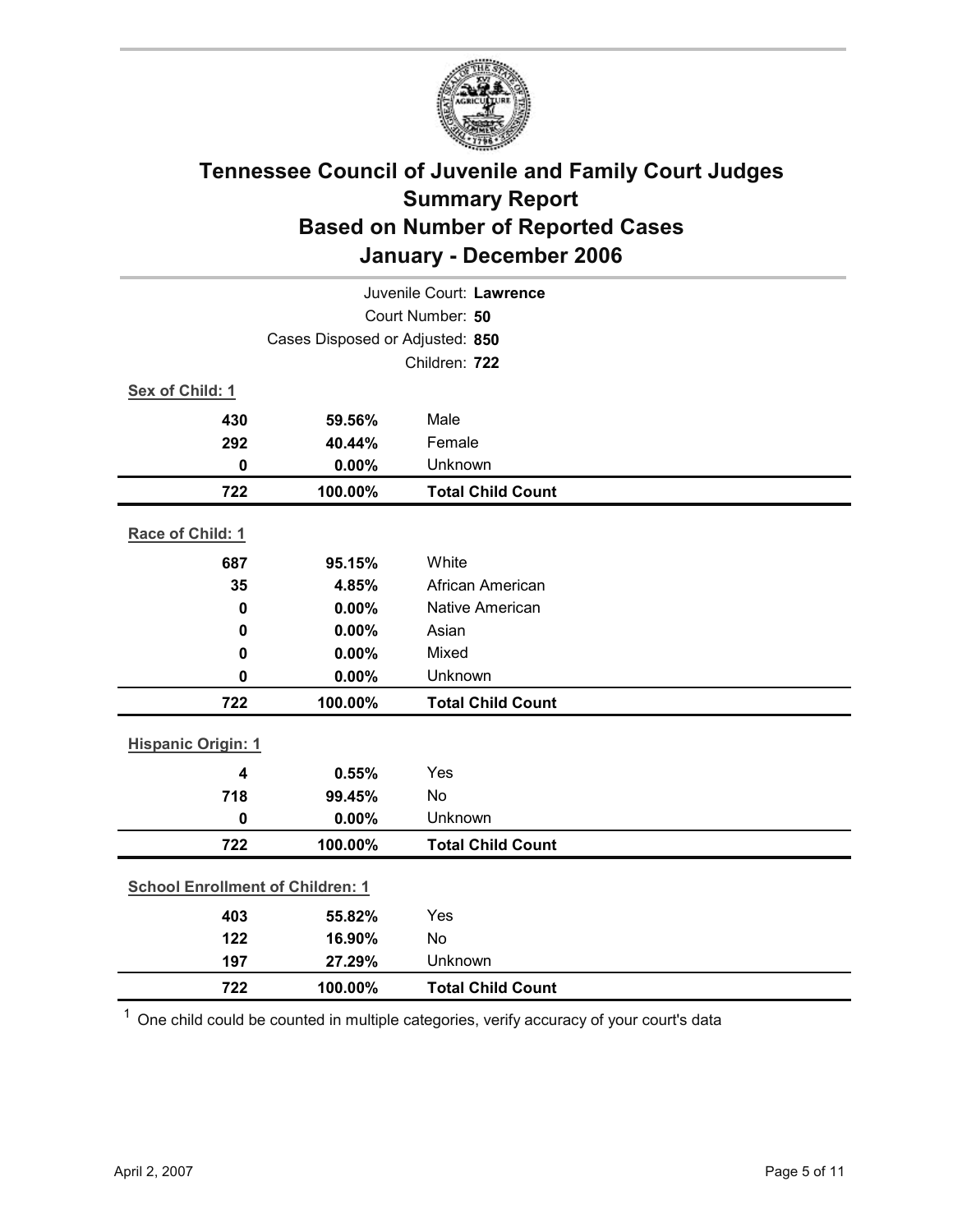

Court Number: **50** Juvenile Court: **Lawrence** Cases Disposed or Adjusted: **850** Children: **722**

**Living Arrangement of Child at Time of Referral: 1**

| 722         | 100.00%  | <b>Total Child Count</b>     |
|-------------|----------|------------------------------|
| 4           | 0.55%    | Other                        |
| 196         | 27.15%   | Unknown                      |
| 1           | 0.14%    | Independent                  |
| 0           | $0.00\%$ | In an Institution            |
| 1           | 0.14%    | In a Residential Center      |
| 4           | $0.55\%$ | In a Group Home              |
| 37          | 5.12%    | With Foster Family           |
| $\mathbf 2$ | 0.28%    | <b>With Adoptive Parents</b> |
| 42          | 5.82%    | <b>With Relatives</b>        |
| 35          | 4.85%    | With Father                  |
| 300         | 41.55%   | With Mother                  |
| 1           | 0.14%    | With Mother and Stepfather   |
| 0           | $0.00\%$ | With Father and Stepmother   |
| 99          | 13.71%   | With Both Biological Parents |
|             |          |                              |

### **Type of Detention: 2**

| 850 | 100.00%  | <b>Total Detention Count</b> |  |
|-----|----------|------------------------------|--|
| 0   | $0.00\%$ | Other                        |  |
| 850 | 100.00%  | Does Not Apply               |  |
| 0   | $0.00\%$ | <b>Unknown</b>               |  |
| 0   | $0.00\%$ | <b>Psychiatric Hospital</b>  |  |
| 0   | $0.00\%$ | Jail - No Separation         |  |
| 0   | $0.00\%$ | Jail - Partial Separation    |  |
| 0   | $0.00\%$ | Jail - Complete Separation   |  |
| 0   | $0.00\%$ | Juvenile Detention Facility  |  |
| 0   | $0.00\%$ | Non-Secure Placement         |  |
|     |          |                              |  |

 $<sup>1</sup>$  One child could be counted in multiple categories, verify accuracy of your court's data</sup>

 $2$  If different than number of Cases (850) verify accuracy of your court's data.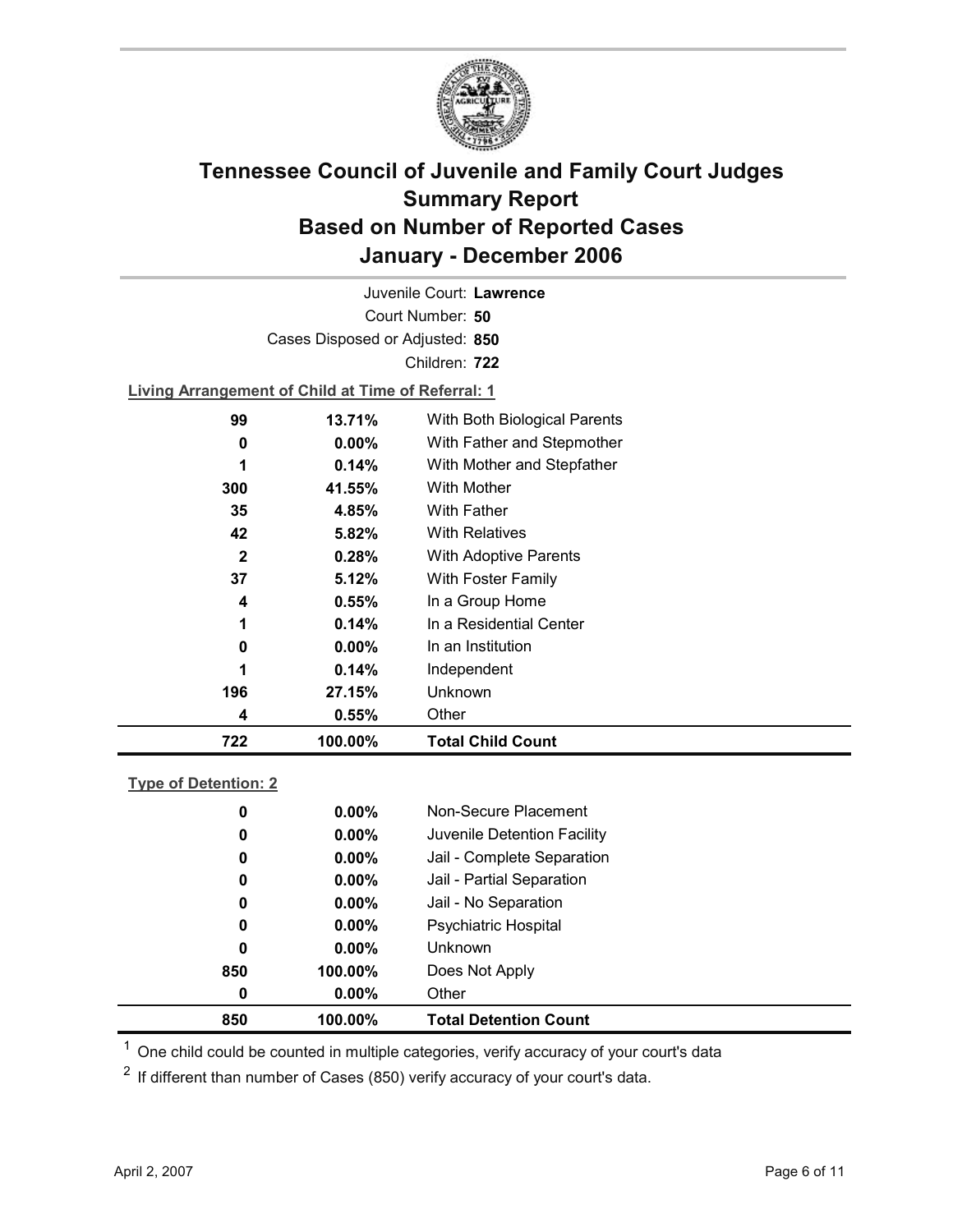

| Juvenile Court: Lawrence |                                                    |                                     |  |
|--------------------------|----------------------------------------------------|-------------------------------------|--|
|                          | Court Number: 50                                   |                                     |  |
|                          | Cases Disposed or Adjusted: 850                    |                                     |  |
|                          |                                                    | Children: 722                       |  |
|                          | <b>Placement After Secure Detention Hearing: 1</b> |                                     |  |
| 0                        | 0.00%<br>Returned to Prior Living Arrangement      |                                     |  |
| 0                        | $0.00\%$                                           | Juvenile Detention Facility         |  |
| 0                        | 0.00%                                              | Jail                                |  |
| 0                        | $0.00\%$                                           | Shelter / Group Home                |  |
| 0                        | 0.00%                                              | <b>Foster Family Home</b>           |  |
| 0                        | 0.00%                                              | Psychiatric Hospital                |  |
| 0                        | $0.00\%$                                           | Unknown / Not Reported              |  |
| 850                      | 100.00%                                            | Does Not Apply                      |  |
| 0                        | 0.00%                                              | Other                               |  |
|                          |                                                    |                                     |  |
| 850                      | 100.00%                                            | <b>Total Placement Count</b>        |  |
|                          |                                                    |                                     |  |
| <b>Intake Actions: 2</b> |                                                    |                                     |  |
| 513                      | 60.35%                                             | <b>Petition Filed</b>               |  |
| 1                        | 0.12%                                              | <b>Motion Filed</b>                 |  |
| 336                      | 39.53%                                             | <b>Citation Processed</b>           |  |
| 0                        | $0.00\%$                                           | Notification of Paternity Processed |  |
| 0                        | $0.00\%$                                           | Scheduling of Judicial Review       |  |
| 0                        | 0.00%                                              | Scheduling of Administrative Review |  |
| 0                        | 0.00%                                              | Scheduling of Foster Care Review    |  |
| 0                        | $0.00\%$                                           | Unknown                             |  |
| 0<br>0                   | $0.00\%$<br>0.00%                                  | Does Not Apply<br>Other             |  |

 $1$  If different than number of Cases (850) verify accuracy of your court's data.

 $2$  If different than number of Referral Reasons (850), verify accuracy of your court's data.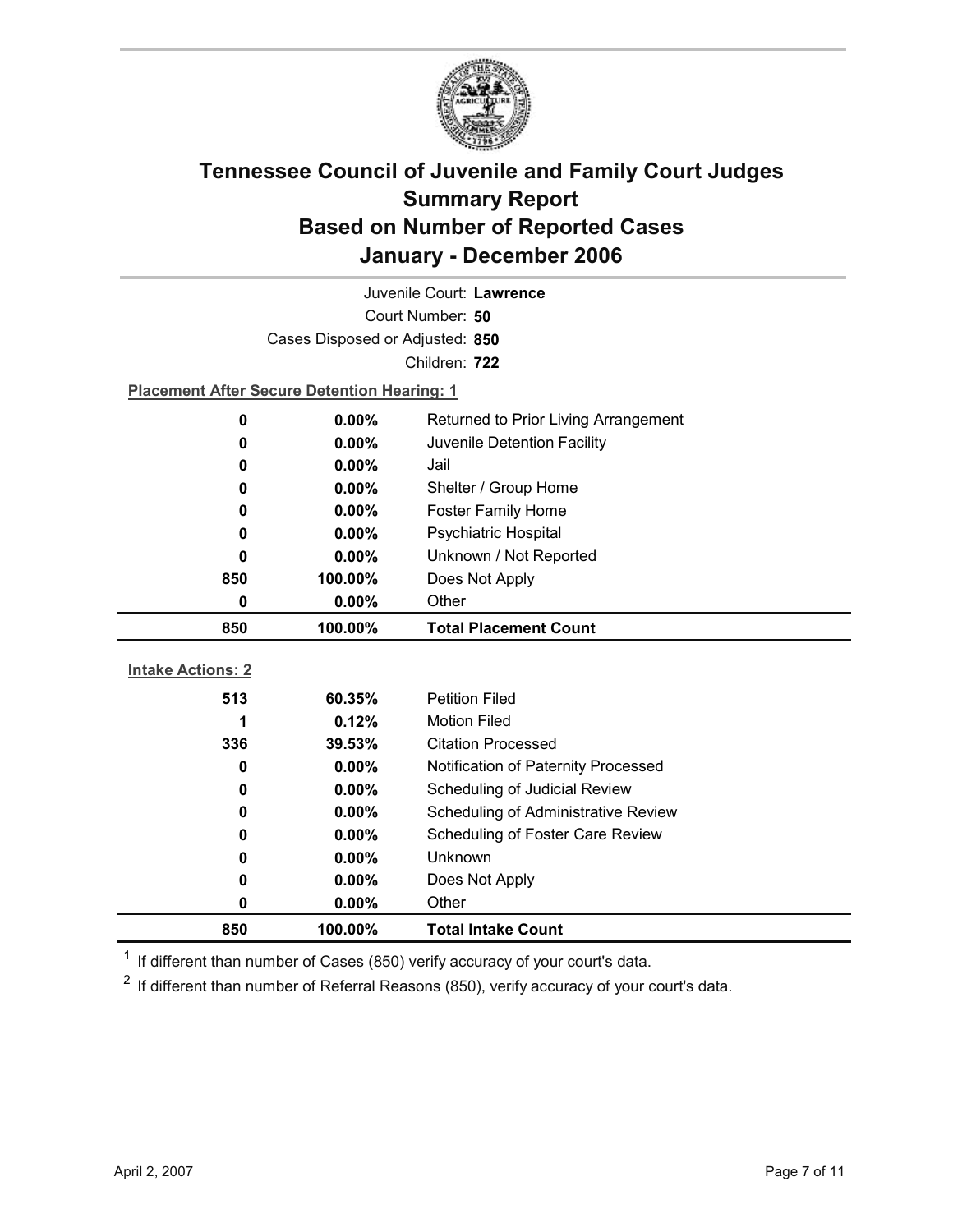

Court Number: **50** Juvenile Court: **Lawrence** Cases Disposed or Adjusted: **850** Children: **722**

### **Last Grade Completed by Child: 1**

| 118                                     | 16.34%  | Too Young for School     |  |
|-----------------------------------------|---------|--------------------------|--|
| $\mathbf 0$                             | 0.00%   | Preschool                |  |
| 0                                       | 0.00%   | Kindergarten             |  |
| 0                                       | 0.00%   | 1st Grade                |  |
| 0                                       | 0.00%   | 2nd Grade                |  |
| 0                                       | 0.00%   | 3rd Grade                |  |
| 0                                       | 0.00%   | 4th Grade                |  |
| 0                                       | 0.00%   | 5th Grade                |  |
| 0                                       | 0.00%   | 6th Grade                |  |
| 0                                       | 0.00%   | 7th Grade                |  |
| 0                                       | 0.00%   | 8th Grade                |  |
| 0                                       | 0.00%   | 9th Grade                |  |
| 0                                       | 0.00%   | 10th Grade               |  |
| 0                                       | 0.00%   | 11th Grade               |  |
| 0                                       | 0.00%   | 12th Grade               |  |
| 0                                       | 0.00%   | Non-Graded Special Ed    |  |
| 0                                       | 0.00%   | <b>GED</b>               |  |
| 0                                       | 0.00%   | Graduated                |  |
| 0                                       | 0.00%   | Never Attended School    |  |
| 604                                     | 83.66%  | Unknown                  |  |
| $\pmb{0}$                               | 0.00%   | Other                    |  |
| 722                                     | 100.00% | <b>Total Child Count</b> |  |
| <b>Enrolled in Special Education: 1</b> |         |                          |  |
| 1                                       | 0.14%   | Yes                      |  |
| 118                                     | 16.34%  | No                       |  |
| 603                                     | 83.52%  | Unknown                  |  |

 $1$  One child could be counted in multiple categories, verify accuracy of your court's data

**722 100.00% Total Child Count**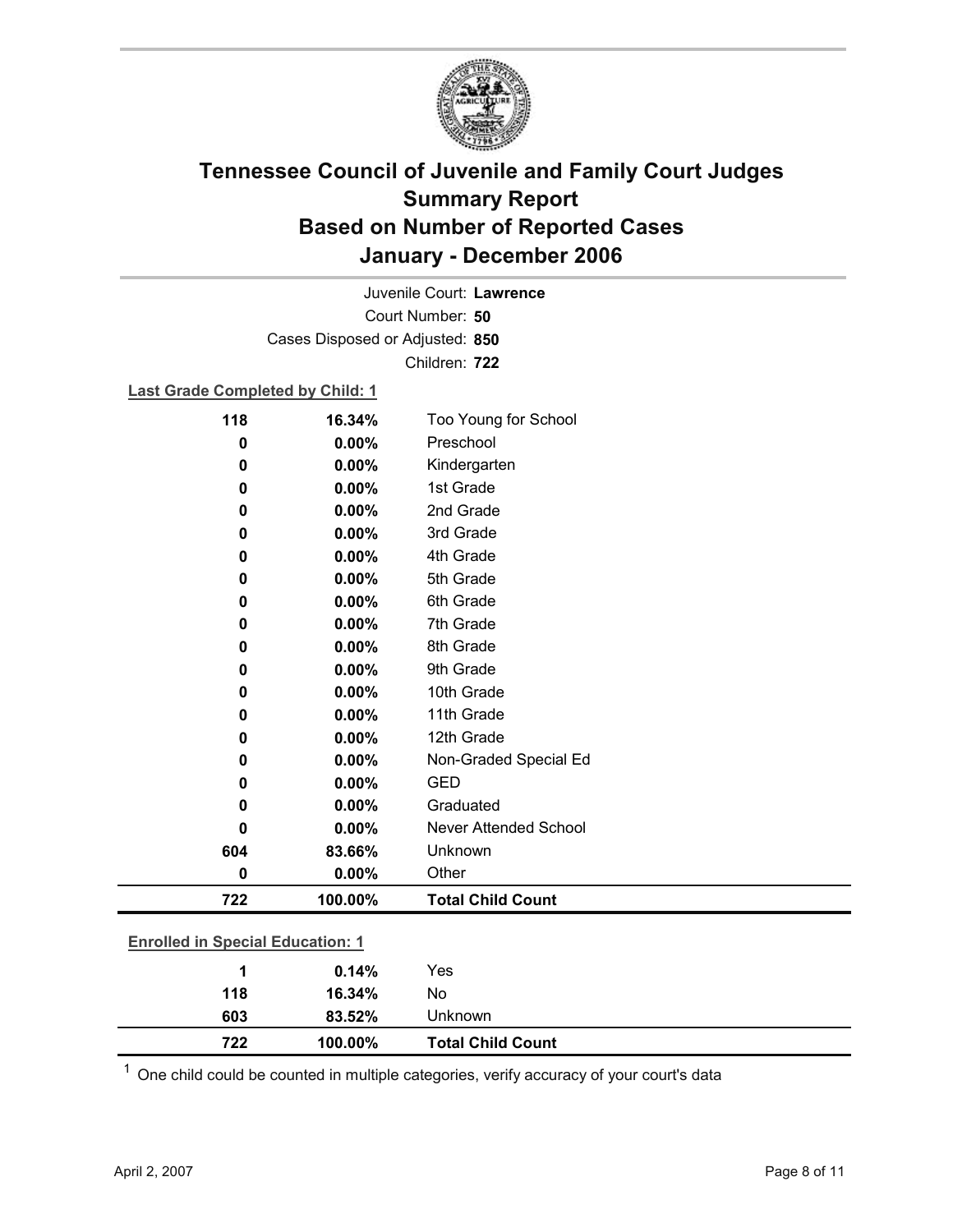

| Juvenile Court: Lawrence     |                                 |                           |  |
|------------------------------|---------------------------------|---------------------------|--|
|                              |                                 | Court Number: 50          |  |
|                              | Cases Disposed or Adjusted: 850 |                           |  |
| Children: 722                |                                 |                           |  |
| <b>Action Executed By: 1</b> |                                 |                           |  |
| 849                          | 99.88%                          | Judge                     |  |
| 1                            | 0.12%                           | Referee                   |  |
| $\bf{0}$                     | $0.00\%$                        | <b>YSO</b>                |  |
| 0                            | $0.00\%$                        | Other                     |  |
| 0                            | $0.00\%$                        | Unknown / Not Reported    |  |
| 850                          | 100.00%                         | <b>Total Action Count</b> |  |
|                              |                                 |                           |  |

### **Formal / Informal Actions: 1**

| 304 | 35.76%   | Dismissed                                      |
|-----|----------|------------------------------------------------|
| 74  | 8.71%    | Retired / Nolle Prosequi                       |
| 69  | 8.12%    | <b>Complaint Substantiated Delinquent</b>      |
| 34  | 4.00%    | <b>Complaint Substantiated Status Offender</b> |
| 20  | 2.35%    | Complaint Substantiated Dependent / Neglected  |
| 1   | 0.12%    | <b>Complaint Substantiated Abused</b>          |
| 0   | $0.00\%$ | <b>Complaint Substantiated Mentally III</b>    |
| 0   | $0.00\%$ | Informal Adjustment                            |
| 0   | $0.00\%$ | <b>Pretrial Diversion</b>                      |
| 0   | $0.00\%$ | Transfer to Adult Court Hearing                |
| 0   | $0.00\%$ | Charges Cleared by Transfer to Adult Court     |
| 0   | $0.00\%$ | <b>Special Proceeding</b>                      |
| 0   | $0.00\%$ | <b>Review Concluded</b>                        |
| 0   | $0.00\%$ | Case Held Open                                 |
| 348 | 40.94%   | Other                                          |
| 0   | $0.00\%$ | Unknown / Not Reported                         |
| 850 | 100.00%  | <b>Total Action Count</b>                      |

 $1$  If different than number of Referral Reasons (850), verify accuracy of your court's data.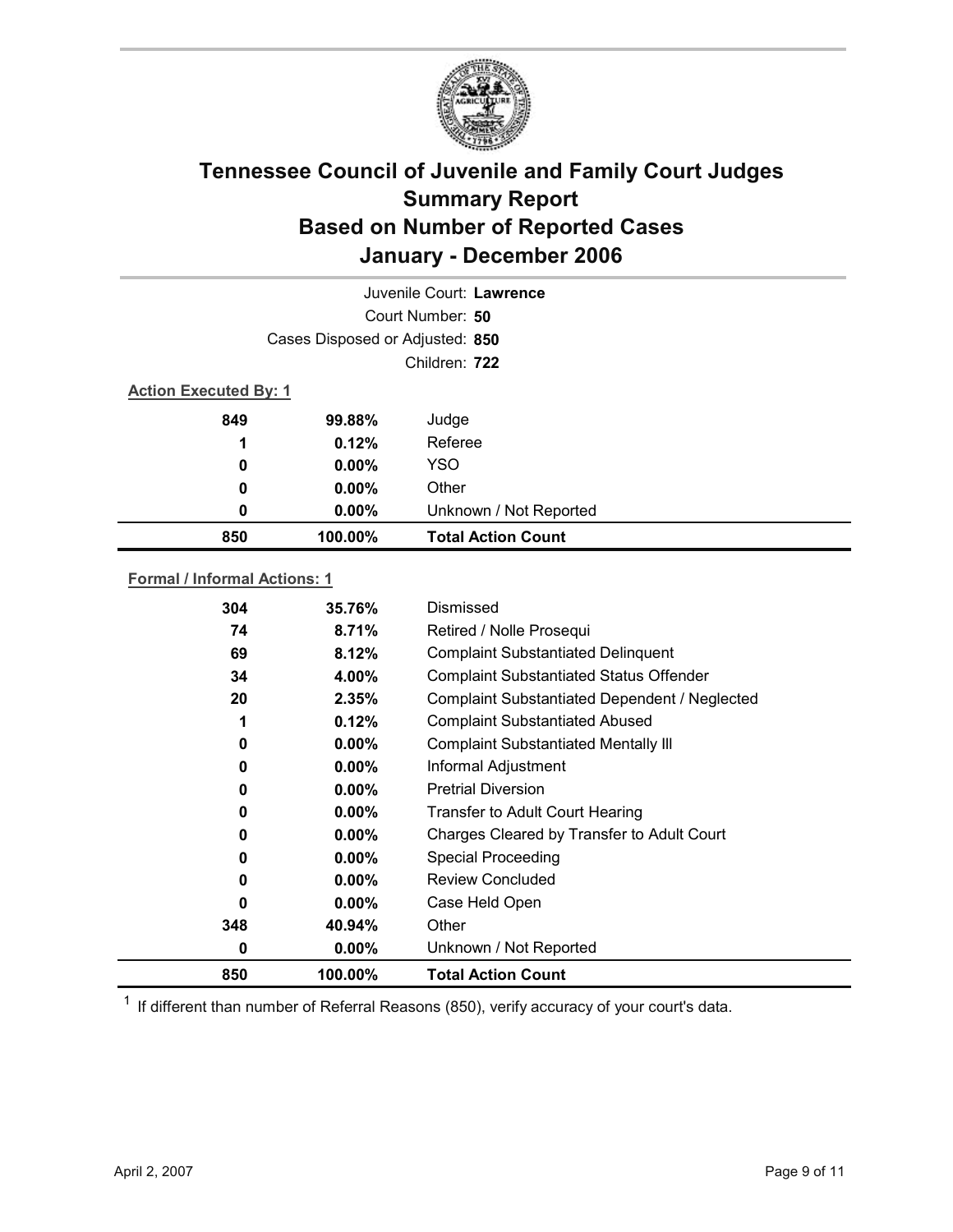

|                                 |                                                       | Juvenile Court: Lawrence                             |
|---------------------------------|-------------------------------------------------------|------------------------------------------------------|
|                                 |                                                       | Court Number: 50                                     |
| Cases Disposed or Adjusted: 850 |                                                       |                                                      |
|                                 |                                                       | Children: 722                                        |
| <b>Case Outcomes:</b>           | There can be multiple outcomes for one child or case. |                                                      |
| 259                             | 30.43%                                                | <b>Case Dismissed</b>                                |
| 70                              | 8.23%                                                 | Case Retired or Nolle Prosequi                       |
| 4                               | 0.47%                                                 | Warned / Counseled                                   |
| $\mathbf{2}$                    | 0.24%                                                 | Held Open For Review                                 |
| $\mathbf 2$                     | 0.24%                                                 | Supervision / Probation to Juvenile Court            |
| 0                               | $0.00\%$                                              | <b>Probation to Parents</b>                          |
| 0                               | $0.00\%$                                              | Referral to Another Entity for Supervision / Service |
| 4                               | 0.47%                                                 | Referred for Mental Health Counseling                |
| 3                               | 0.35%                                                 | Referred for Alcohol and Drug Counseling             |
| 0                               | 0.00%                                                 | Referred to Alternative School                       |
| 0                               | $0.00\%$                                              | Referred to Private Child Agency                     |
| 10                              | 1.18%                                                 | Referred to Defensive Driving School                 |
| 12                              | 1.41%                                                 | Referred to Alcohol Safety School                    |
| 0                               | $0.00\%$                                              | Referred to Juvenile Court Education-Based Program   |
| 4                               | 0.47%                                                 | Driver's License Held Informally                     |
| 0                               | $0.00\%$                                              | <b>Voluntary Placement with DMHMR</b>                |
| 0                               | $0.00\%$                                              | <b>Private Mental Health Placement</b>               |
| 0                               | $0.00\%$                                              | <b>Private MR Placement</b>                          |
| 0                               | $0.00\%$                                              | Placement with City/County Agency/Facility           |
| 0                               | $0.00\%$                                              | Placement with Relative / Other Individual           |
| 80                              | 9.40%                                                 | Fine                                                 |
| 112                             | 13.16%                                                | <b>Public Service</b>                                |
| 8                               | 0.94%                                                 | Restitution                                          |
| 0                               | $0.00\%$                                              | <b>Runaway Returned</b>                              |
| 0                               | $0.00\%$                                              | No Contact Order                                     |
| 0                               | 0.00%                                                 | Injunction Other than No Contact Order               |
| 0                               | 0.00%                                                 | <b>House Arrest</b>                                  |
| 0                               | $0.00\%$                                              | <b>Court Defined Curfew</b>                          |
| 0                               | 0.00%                                                 | Dismissed from Informal Adjustment                   |
| 0                               | $0.00\%$                                              | <b>Dismissed from Pretrial Diversion</b>             |
| 0                               | 0.00%                                                 | Released from Probation                              |
| 0                               | $0.00\%$                                              | <b>Transferred to Adult Court</b>                    |
| 0                               | $0.00\%$                                              | <b>DMHMR Involuntary Commitment</b>                  |